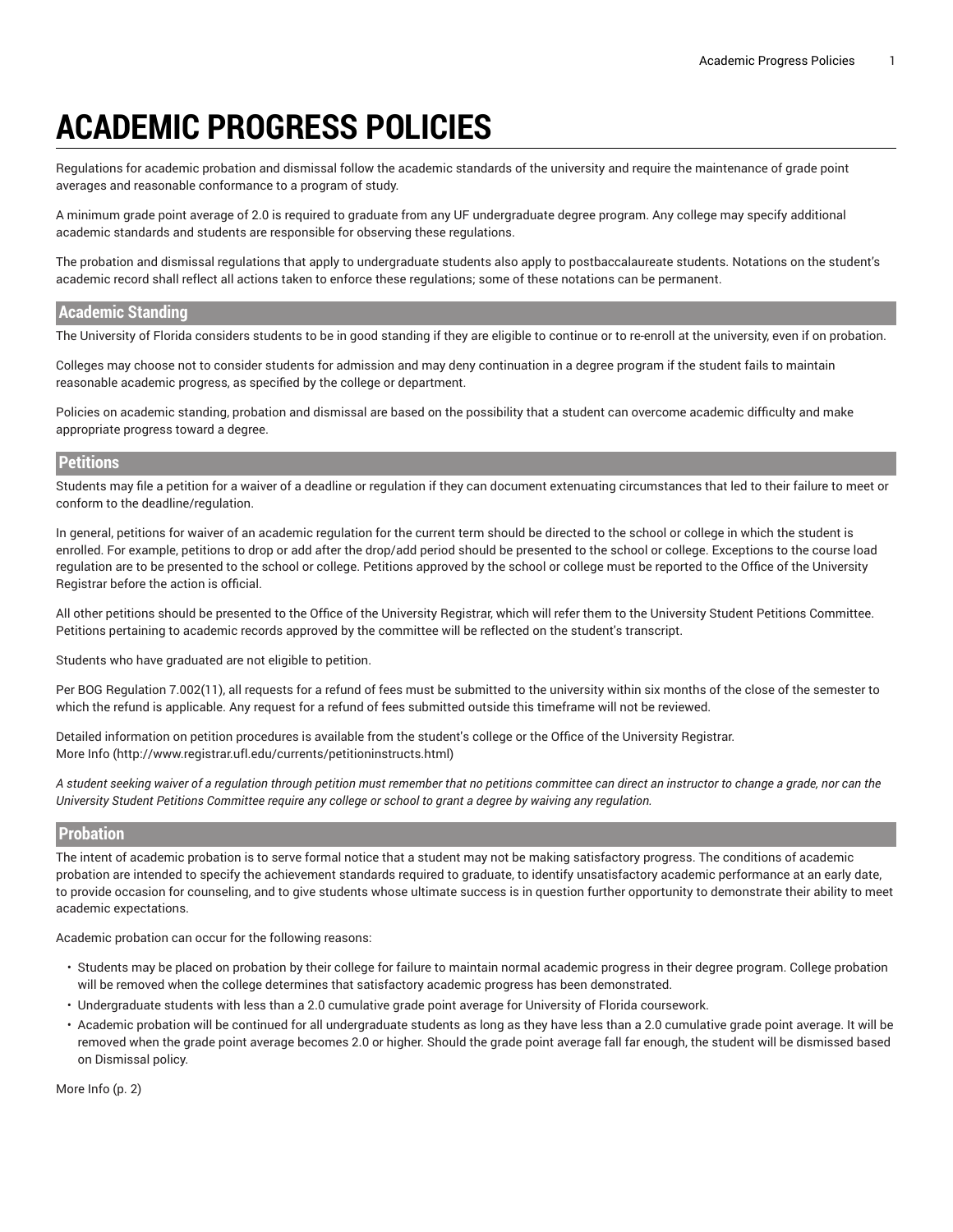#### <span id="page-1-0"></span>**Dismissal and Suspension**

Academic dismissal from the university denies registration privileges to students who have a cumulative GPA at or below that listed below (given their UF Cumulative Credits). The student will be dismissed from the university and any advance registrations will be cancelled.

- Students who are dismissed will not be permitted to enroll again unless they complete an application for readmission by the application deadline, and the college approves readmission. A student who is readmitted after academic dismissal will be dismissed again if their grade point average is at or below the corresponding GPA (given their UF Cumulative Credits) indicated in the table at the end of any term.
- UF Cumulative Credits only include credits taken toward the GPA and do not include credits for courses taken S/U, credits dropped/withdrawn resulting in a W on the transcript, or credits not counting in the UF Cumulative GPA due to repeat or non-degree policy.
- An undergraduate student under any kind of dismissal or suspension at the University of Florida may earn credit toward a degree at the University of Florida by taking courses at another institution. Upon the student's reinstatement to the University of Florida, the University will accept credit from courses that fall under the Florida statewide course numbering system. A reinstated student may follow standard practice of consulting the student's degree-granting unit to consider whether credit for courses not under the state course numbering system and earned while dismissed or suspended will be accepted. Credits earned at another institution and accepted by the University of Florida will not count towards the UF GPA calculation but will factor into the student's total credit hour count towards excess hours.

## **Grade Point Deficits**

| <b>UF Cumulative Credits</b> | <b>Student Dismissed if GPA is Equal to or Less Than</b> |
|------------------------------|----------------------------------------------------------|
| $\mathbf{1}$                 | N/A                                                      |
| $\overline{c}$               | N/A                                                      |
| $\sqrt{3}$                   | N/A                                                      |
| $\overline{a}$               | N/A                                                      |
| $\,$ 5 $\,$                  | N/A                                                      |
| $\overline{6}$               | N/A                                                      |
| $\overline{7}$               | N/A                                                      |
| $\,8\,$                      | 0.12                                                     |
| $\mathsf g$                  | 0.33                                                     |
| $10$                         | $0.50\,$                                                 |
| 11                           | 0.63                                                     |
| 12                           | 0.75                                                     |
| $13\,$                       | 0.84                                                     |
| 14                           | 0.92                                                     |
| $15\,$                       | 1.00                                                     |
| 16                           | $1.06$                                                   |
| $17\,$                       | 1.11                                                     |
| $18\,$                       | $1.16$                                                   |
| $19$                         | 1.21                                                     |
| $20\,$                       | 1.25                                                     |
| 21                           | 1.28                                                     |
| 22                           | 1.31                                                     |
| 23                           | 1.34                                                     |
| 24                           | 1.37                                                     |
| 25                           | 1.40                                                     |
| 26                           | 1.42                                                     |
| 27                           | 1.44                                                     |
| 28                           | 1.46                                                     |
| 29                           | 1.48                                                     |
| $30\,$                       | 1.50                                                     |
| $31\,$                       | 1.51                                                     |
| 32                           | 1.53                                                     |
| 33                           | 1.54                                                     |
| 34                           | $1.55\,$                                                 |
| 35                           | 1.57                                                     |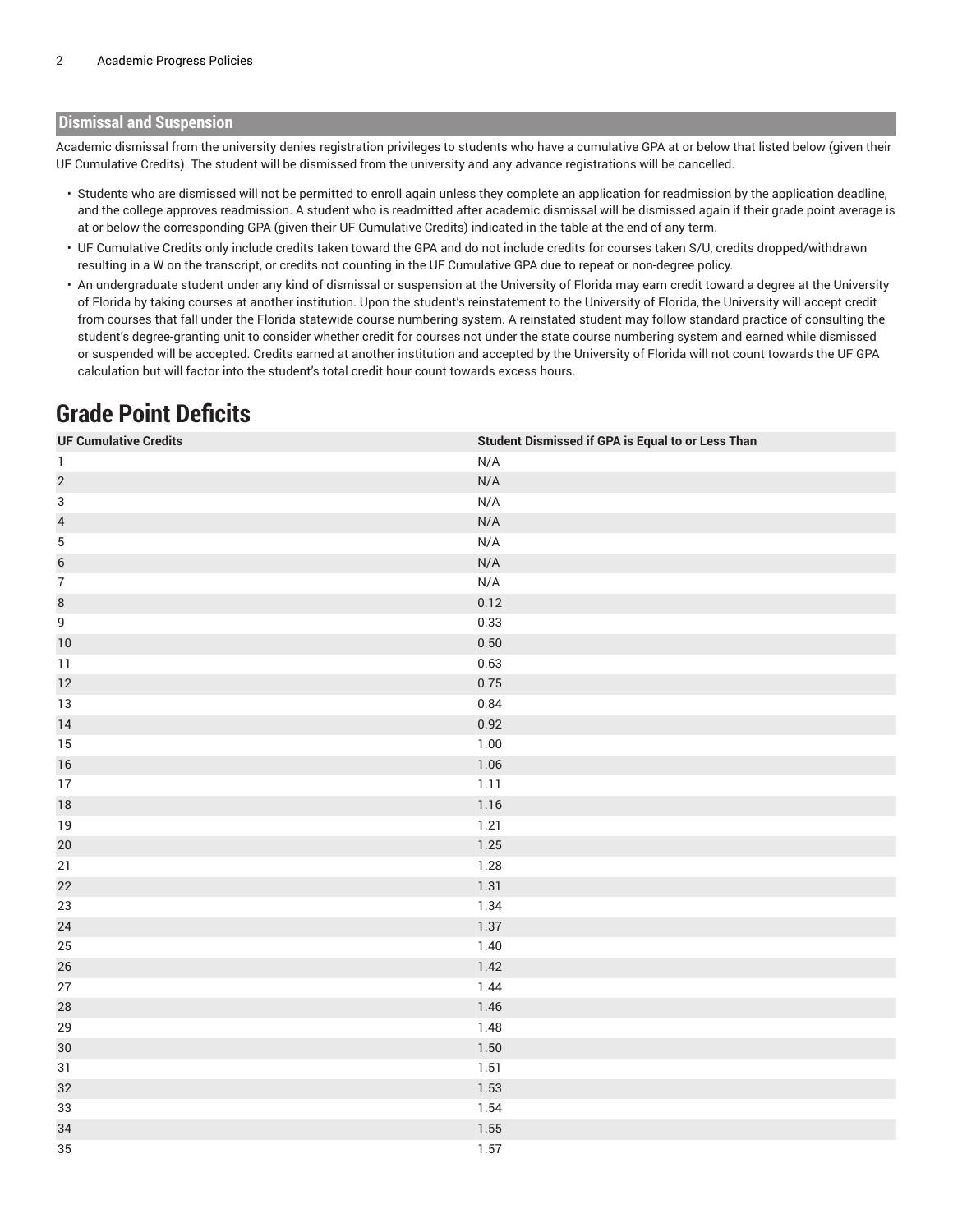| $36\,$     | 1.58         |
|------------|--------------|
| $37\,$     | 1.59         |
| 38         | 1.60         |
| $39\,$     | 1.61         |
| $40\,$     | 1.62         |
| 41         | 1.63         |
| 42         | 1.64         |
| $43\,$     | 1.65         |
| $44\,$     | 1.65         |
| $45\,$     | 1.66         |
| $46\,$     | 1.67         |
| $47\,$     | 1.68         |
| $48\,$     | 1.68         |
| 49         | 1.69         |
| 50         | 1.70         |
| 51         | 1.70         |
| 52         | 1.71         |
| 53         | 1.71         |
| 54         | 1.72         |
| 55         | 1.72         |
| 56         | 1.73         |
| $57\,$     | 1.73         |
| 58         | 1.74         |
| 59         | 1.74         |
| 60         | 1.75         |
| 61         | 1.75         |
| 62         | 1.75         |
| 63         | 1.76         |
| 64         | 1.76         |
| 65         | 1.76         |
| 66         | 1.77         |
| $67\,$     | 1.77         |
| 68         | 1.77         |
| 69         | 1.78         |
| 70         | $1.78\,$     |
| $71\,$     | 1.78         |
| 72         | 1.79         |
| $73\,$     | 1.79         |
| $74$       | 1.79         |
| 75         | 1.80         |
| $76\,$     | 1.80         |
| $77\,$     | 1.80         |
| ${\bf 78}$ | 1.80         |
| 79         | 1.81         |
|            |              |
| 80<br>81   | 1.81<br>1.81 |
|            |              |
| 82         | 1.81         |
| 83         | 1.81         |
| 84         | 1.82         |
| 85         | 1.82         |
| 86         | 1.82         |
| $87\,$     | 1.82         |